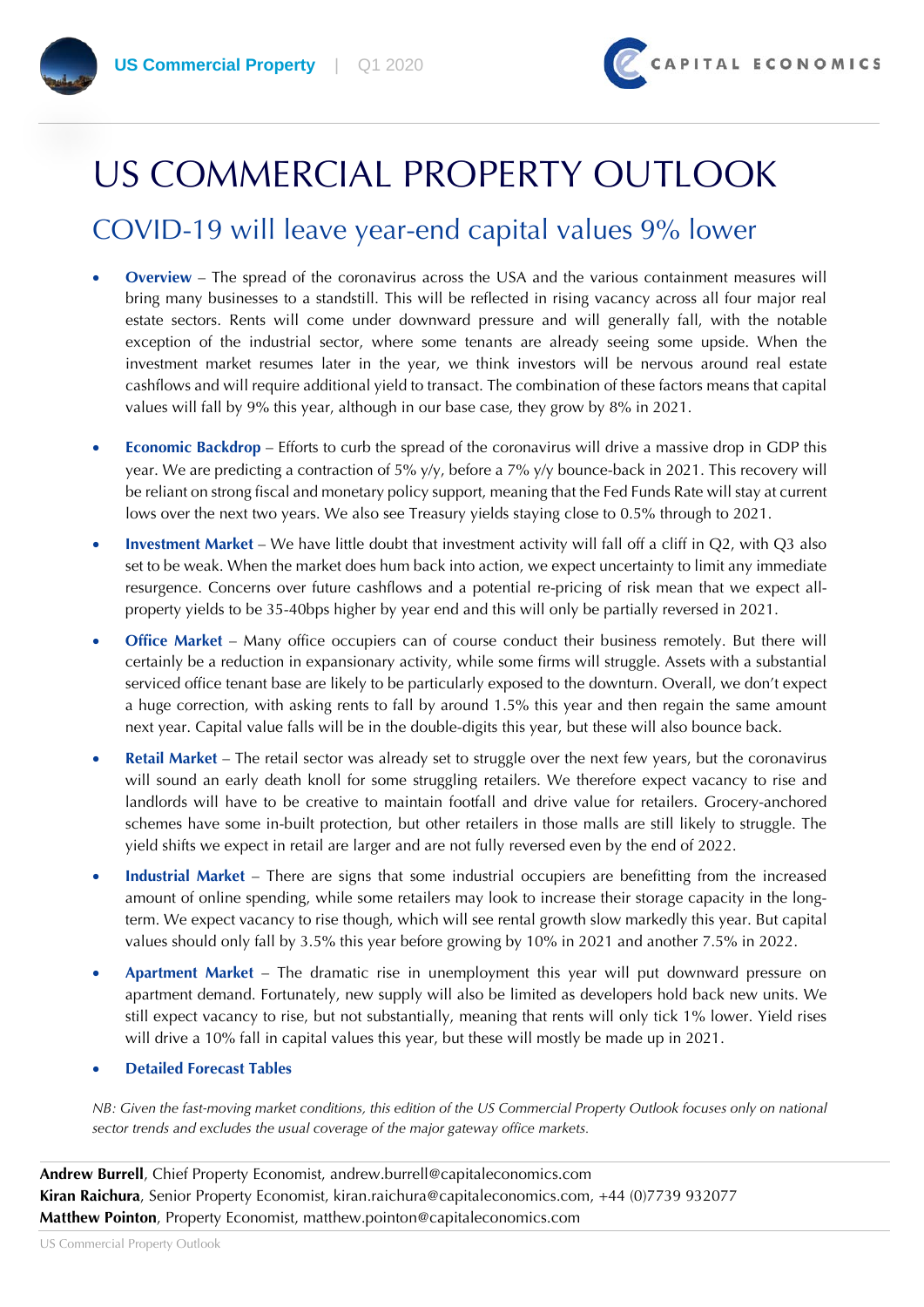## Executive Summary



**Chart 1: Leading indicators point to a dramatic drop in GDP in Q2, but we expect a short-lived downturn.** 

#### **Chart 3: Real estate investment will fall significantly in the next few quarters before bouncing back.**



#### **Chart 5: As such, we expect all-property yields to end the year around 35-40bps higher in our base case.**



**Chart 7: The retail sector's headwinds mean that capital values are set to see net falls in the next three years.** 



#### **Chart 2: Indeed, much of that lost output will be made up in H2 2020 and 2021.**



**Chart 4: The rise in credit spreads points to concerns around risky asset prices.**



**Chart 6: Asking rents will see small declines, apart from industrial, where rents could tick higher.**



**Chart 8: On the other hand, industrial will be the strongest performer over the next five years.**



US Commercial Property Outlook Page 2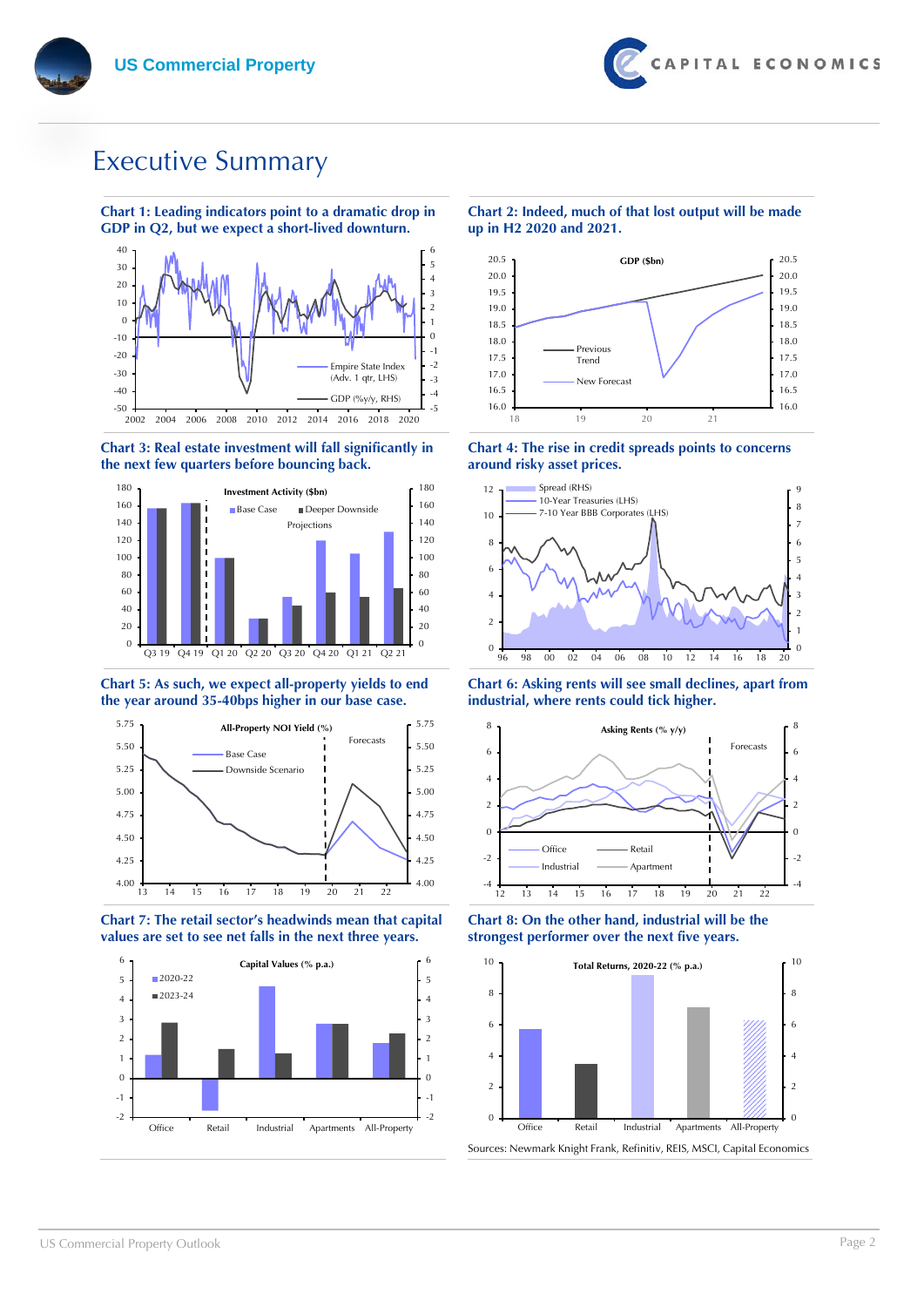

#### Economic Backdrop

- *The rapid spread of coronavirus in the US has transformed the economic outlook. A sharp fall in output in Q2 is now inevitable as containment measures intensify. But the hit is expected to be temporary and with the Fed providing almost unlimited monetary support and Congress delivering a huge fiscal stimulus, recovery should be swift into next year.*
- Widespread lockdowns in response to the explosion in COVID-19 cases, will deliver an enormous hit to economic activity from mid-March. The Empire State manufacturing survey, which covers mostly the first week of March, showed business conditions falling to recessionary levels. They will have deteriorated sharply since. (See Chart 9.)
- Containment of the outbreak is expected to result in a sharp fall in GDP during Q2, with current estimates at -12% q/q. (See Chart 10.) Activity is expected to rebound as restrictions are eased in subsequent quarters, though GDP will still contract by 5% y/y in 2020 before rebounding by 7% y/y in 2021. That would leave the level of GDP at end-2021 slightly lower than without the coronavirus impact. (See Chart 11.)
- Ahead of the epidemic, underlying retail sales had revived, suggesting consumption was on course for growth of 1.5-2.0% annualised in Q1. (See Chart 12.) Swathes of discretionary spending have dried up since. Although lower gas prices will help consumers and the recent fiscal package should support incomes through the worst of the crisis, the hit to equity markets points to a sharp drop in confidence. As labour market conditions deteriorate, that is likely to intensify and consumer demand is expected to follow a similar pattern to GDP over the coming quarters.
- The surge in non-farm payrolls in January and February showed the jobs market was healthy pre-virus, but the latest indicators point to a dramatic deterioration. Early reports hinted at a huge rise in state-level claims and were confirmed by the unprecedented surge in initial jobless claims to 3.3 million last week. (Chart 13.) Early job losses will be concentrated in leisure, retail and transport, which account for about 25% of non-farm employment.
- In past downturns, the percentage decline in employment was at least as big as the fall in real GDP, which implies that the unemployment rate could hit 20%. (See Chart 14.) But we think employers will hold on to workers if they think the shutdown will only last a month or two. As a result, the unemployment rate is expected to rise only to 12% in Q2, before falling back as activity returns to normal.
- The crisis will push headline CPI inflation down from 2.3% in February to near-zero. The drop in global oil prices will quickly feed through to gasoline, which will reduce headline CPI inflation by around 2%-points. (See Chart 15.) Core inflation will also take a hit, though deflation remains unlikely.
- The Fed's initial action to slash interest rates to near-zero pulled Treasury yields down sharply. But yields climbed again as interbank spreads widened and signs of market stress emerged, with corporate bond yields rising sharply. Further Treasury measures, including asset purchases and emergency loans, have reversed this over recent days. We expect the Fed to continue to intervene heavily and this should keep short rates close to zero and 10-year Treasury yields around 0.5% for the next year or so. (See Chart 16.)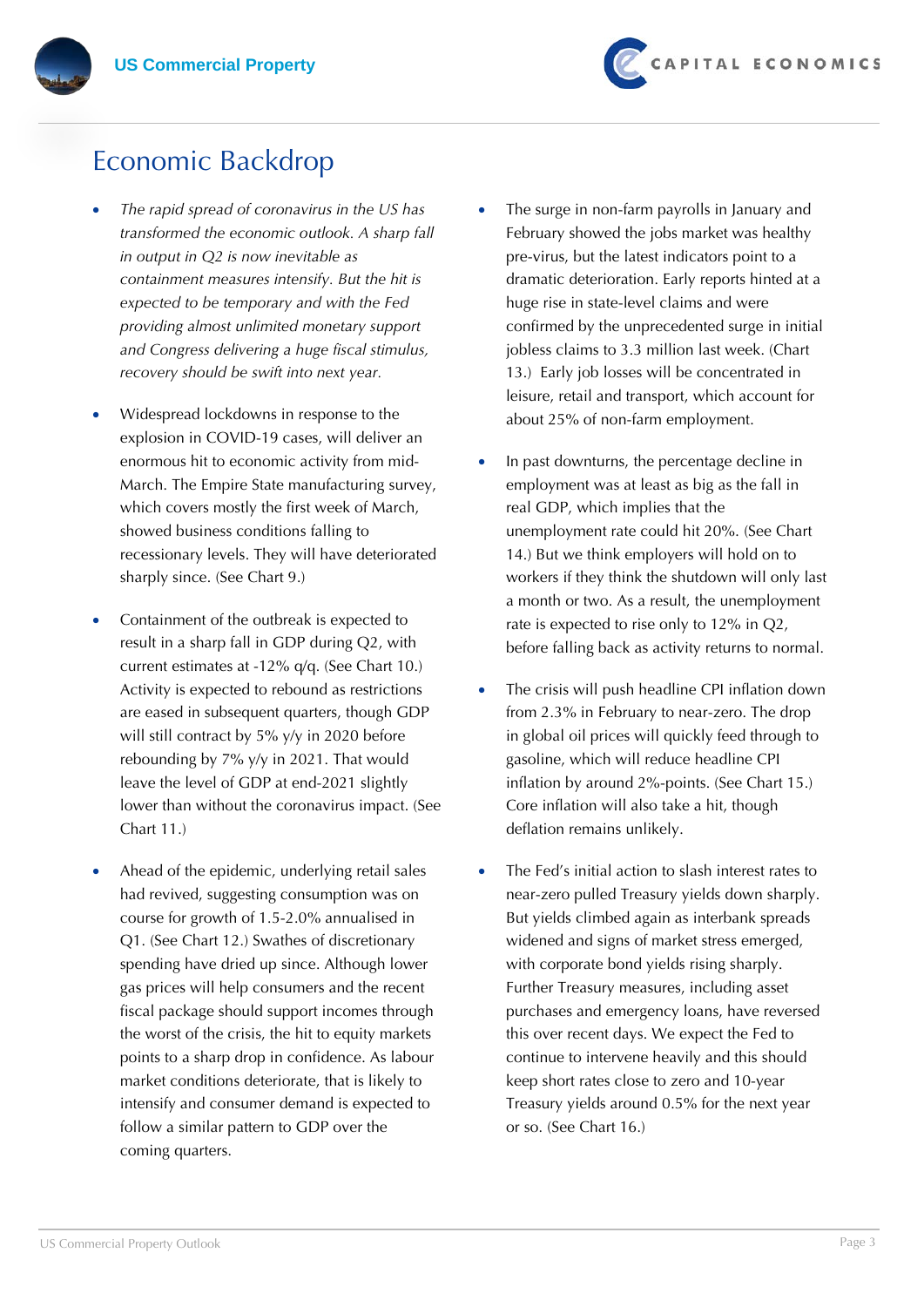

## Economic Backdrop

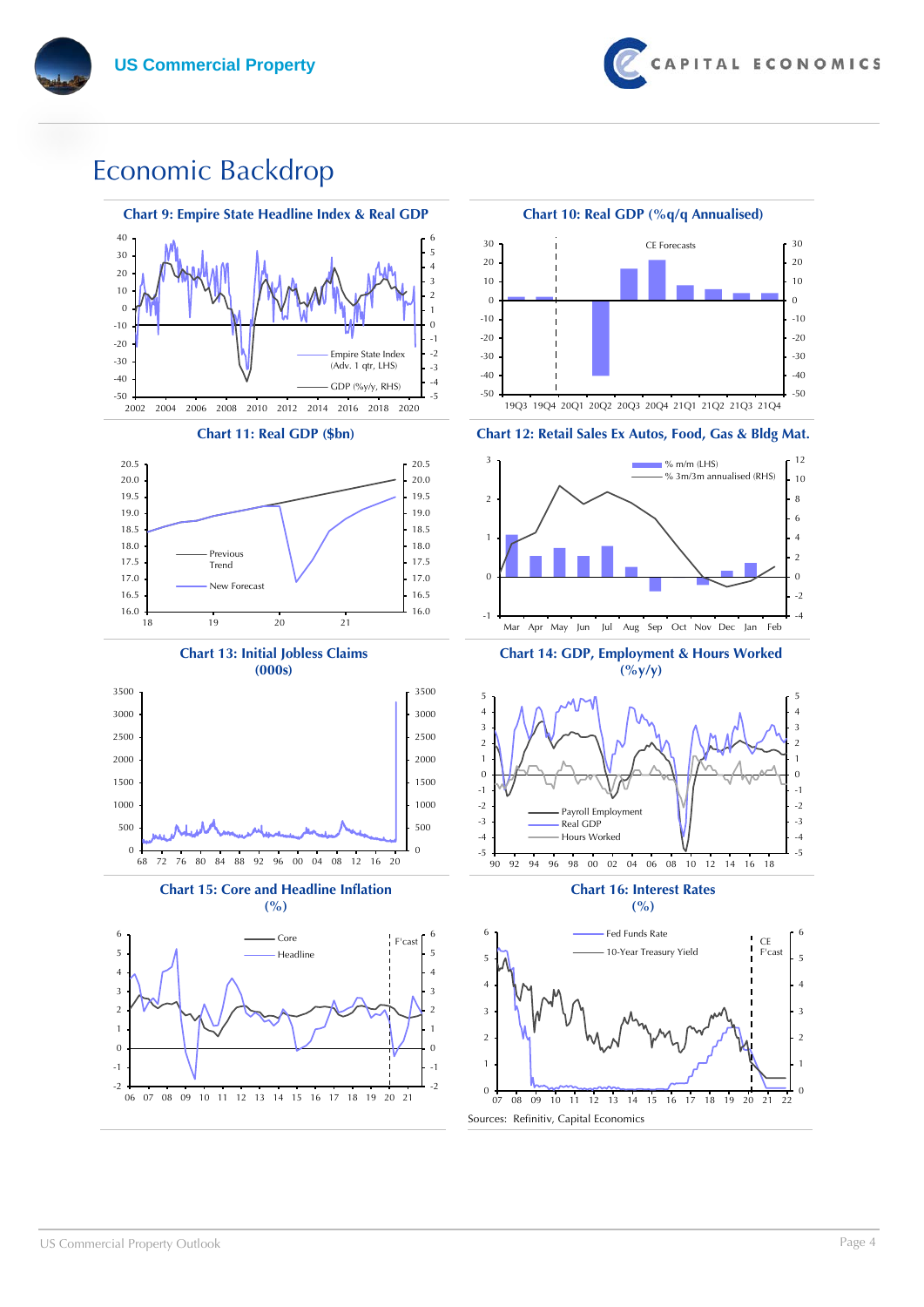#### Investment Market

- *The falls in asset prices in the last couple of months highlight investors' concern at the potential economic fallout from the COVID-19 virus. While property valuations have, in theory, improved, this will count for little in the face of an economic recession and hits to property cash flows, no matter how short-lived this downturn could be. Even in our relatively sanguine base case, we expect NOI yields to be 50bps higher at the all-property level by the end of this year. Providing the economic effects prove temporary though, we think positive sentiment towards the asset class will see yields correct back down in 2021-22.*
- Commercial real estate investment activity was a little weaker in 2019 than in 2018. (See Chart 17.) That said, following the spread of COVID-19 across the US, we expect investment activity to contract sharply this year and have estimated a fall of around 45% compared to 2019 in our *base case*. (See Chart 18.) This would be a far more severe one-year fall than immediately after either the 9/11 terror attacks or in the first four quarters of the GFC from August 2007.
- This sharp drop in activity will be partly driven by a pricing mis-match between buyers and sellers, as seen in previous periods of market uncertainty. CBRE have already noted that over 50% of buyers on previously negotiated deals have been asking for discounts before completing. While the majority of these have been for up to 5%, some have been more substantial. As such, it wouldn't be hard to see small discounts agreed to get deals through in the next few weeks.
- As noted in our recent *Focus*, our starting point for considering the outlook for yields is the relative valuation of real estate against other asset classes. Since our Q1 *US Commercial Property Valuation Monitor* was published, equity earnings yields have risen as prices have fallen further, meaning that there would be little improvement in Q1 valuations. (See Chart 19.)
- What's more, with a sharp drop in GDP likely and landlords' income streams set to come under downward pressure, the real picture is far worse. At the same time as Treasury yields have plumbed new lows, corporate bond yields have risen, meaning that corporate bond spreads are the largest they have been since 2009. (See Chart 20.) This points to a sharp rise in the risk premium for assets that rely on companies being able to pay off debts, suggesting a pessimistic read-through for property prices.
- That said, our base case does not assume a repeat of the GFC. So, we aren't predicting a similar-sized response in commercial property pricing, in part because we don't expect to see the extent of forced selling that was such a feature of the last downturn.
- Nevertheless, our best guess is that all-property NOI yields will end the year around 35-40bps higher than where they started 2020, taking the yield to 4.7% and unwinding the yield falls seen over the last four years. (See Chart 21.) Thereafter, with the economy recovering its lost output, we think decent prospects for real estate will support a pick-up in transactions and yields being competed lower. (See Chart 22.)
- We already had concerns over retail sector pricing and the nature of the economic downturn has only served to heighten the risks to the sector. We therefore expect yield rises to have the greatest effect in retail. (See Chart 23.) Industrial, on the other hand, may benefit both in the short-term and long-term as immediate changes to shopping behaviours may persist even in a more "normal" state of the world.
- This said, a more prolonged period of shutdowns and uncertainty would be far worse for property markets. In a scenario in which this lasted for a full year, we could see yields more like 70-100bps higher by year-end and perhaps only recovering 20-30bps of this by the end of 2021. (See Chart 24.) This would imply a capital value fall of around 20%.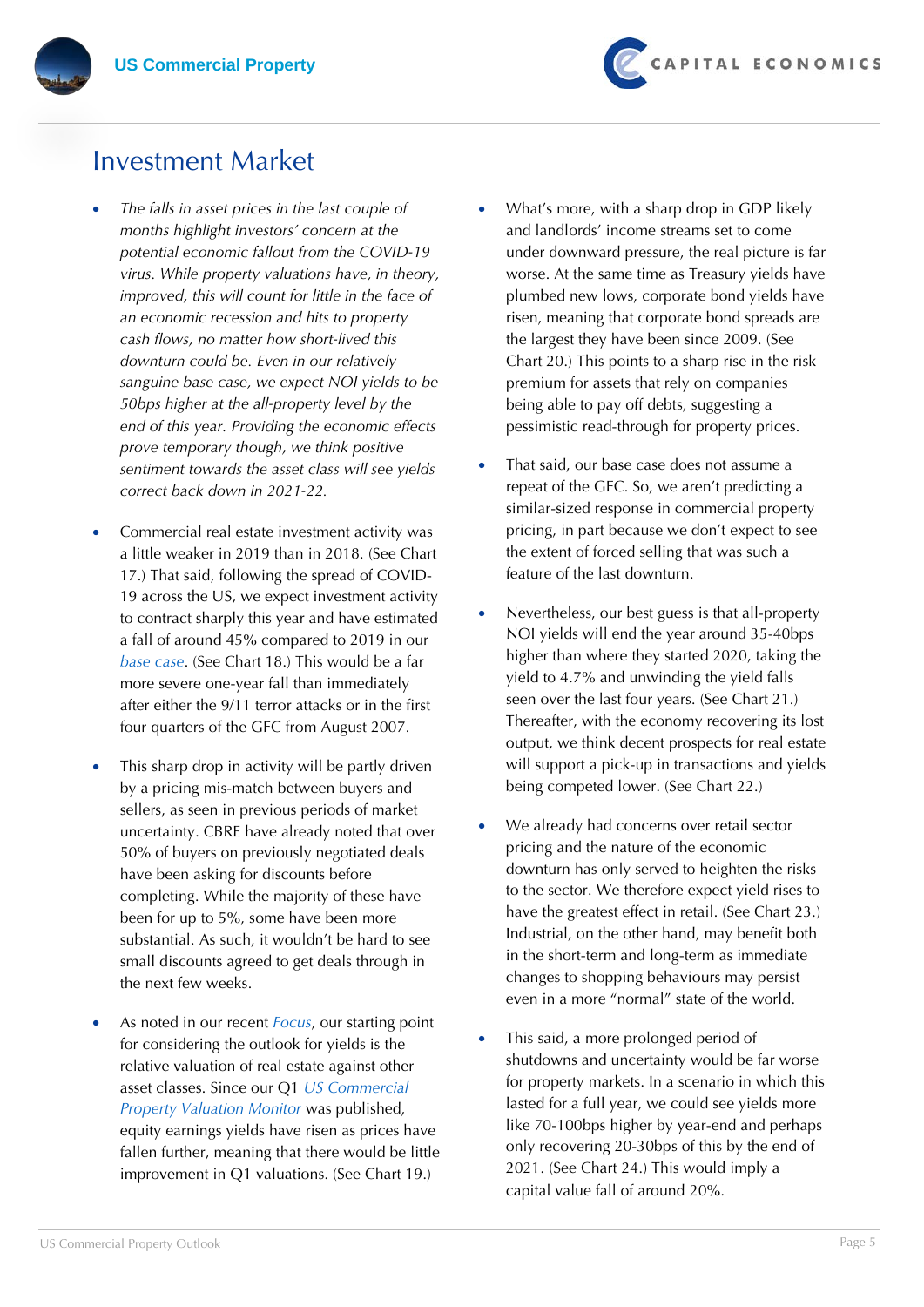#### Investment Market

 $\Omega$ 



2003<br>2003 2003 2003 2004<br>2003 2003 2004 2005 2006 2007<br>2008 2008 2009 2008 2009 2009

0









**Chart 18: COVID-19 Scenarios for Quarterly Investment Activity (\$bn)**



**Chart 19: All-Property Valuation Scores Chart 20: Corporate Bond Yield Spread over Treasuries** 







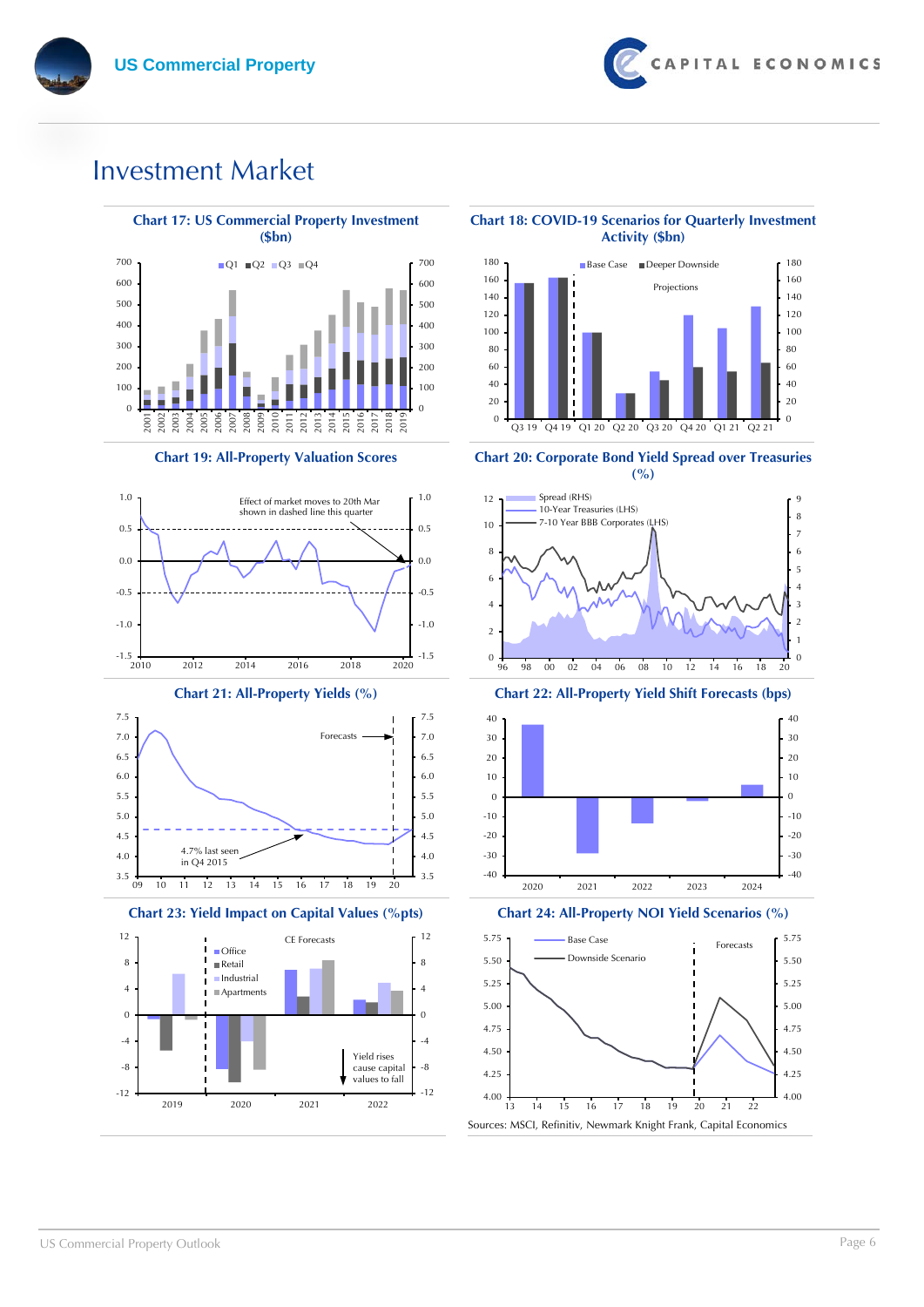## Office Market

- *With the increased ability to work remotely, many office occupiers will fare reasonably well in the short-term, preventing a sharp drop in absorption. However, question marks around the future of WeWork and serviced office providers more generally, pose downside risks. For now, we think that rents will see a small fall this year, before bouncing back in 2021. Capital values are likely to take a hit of around 10% this year but should also bounce back over the next year or two.*
- The office sector saw an improvement in occupier demand as 2019 wore on and concerns of a recession diminished. (See Chart 25.) However, the spread of the COVID-19 virus means that the apparent upturn is out of the window, for now at least. Indeed, with office occupier demand often best proxied by employment growth, the huge downgrades that we have made to our labour market forecasts point to a steep drop in absorption this year. (See Chart 26.)
- Nevertheless, there is some relatively good news amongst all this. For a start, although total employment is likely to fall dramatically in this downturn, its focus will be different to the past. Indeed, with the proliferation of remote working and the increased ability for other office-based employees to work from home, this part of the economy should hold up well. (See Chart 27.) What's more, we don't expect the downturn to be as long or as deep as during the GFC.
- As a result, the short-term occupier response is likely to be far more muted this time around, as many businesses will be operating at close to normal levels. That's not to say absorption will be unaffected. After all, many office occupiers are client facing businesses. Moreover, it is unlikely that firms will be signing new leases, less still signing up to take additional space, over the next quarter or two. As a result, we still expect absorption to turn negative this year.

Nevertheless, we expect a rebound next year as latent demand comes through, pushing 2021 absorption above recent levels. (See Chart 28.)

- However, the relatively sanguine story for much of the market may not be echoed across all occupiers. WeWork has garnered lots of media attention recently due to its struggles to secure funding. And, with many smaller firms being forced to operate at home or seeing business fall markedly, there must be question marks over the viability of some serviced office sites. This could keep vacancy elevated and weigh on office rents beyond just this year.
- For now, though, our best guess is that vacancy rises by around 150bps this year and then falls back by 100bps next year. (See Chart 29.) This would be consistent with a fall in asking rents of around 1.5% this year. (See Chart 30.) Effective rents will see a bigger reduction – the annual fall could be closer to 3% in 2020 – as landlords are forced to offer more concessions to existing and prospective tenants. (See Chart 31.) With vacancy still elevated next year, we don't think this fall in effective rents will be fully made up in 2021.
- What's more, higher vacancy could dampen rental growth in future and prevent rents getting back to their trend. In the coming weeks, we'll be examining how this might play out in different cities, considering their starting points and how their key sectors might be affected.
- Combining these rent forecasts with our yield forecasts points to capital values falling by around 10% this year. (See Chart 32.) The peak to trough decline is likely to be larger than this, but we expect an improvement by year-end. Most of those falls will be recovered in 2021 as confidence improves and rental growth returns. Nevertheless, total returns will be negative this year and the three-year return for office assets is likely to be less than 5.5% p.a.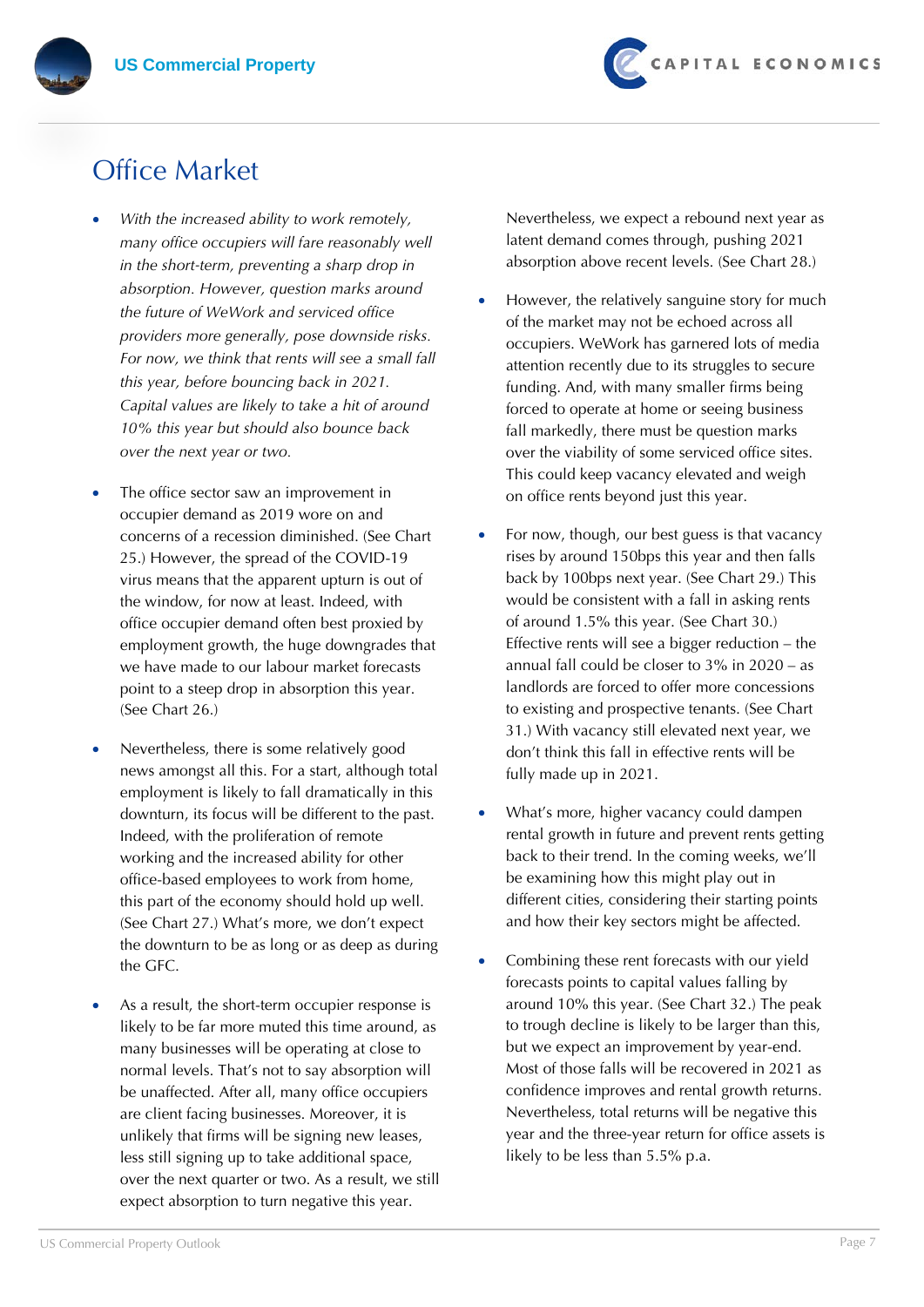

## Office Market













Sources: BLS, Eurostat, MSCI, Refinitiv, REIS, Capital Economics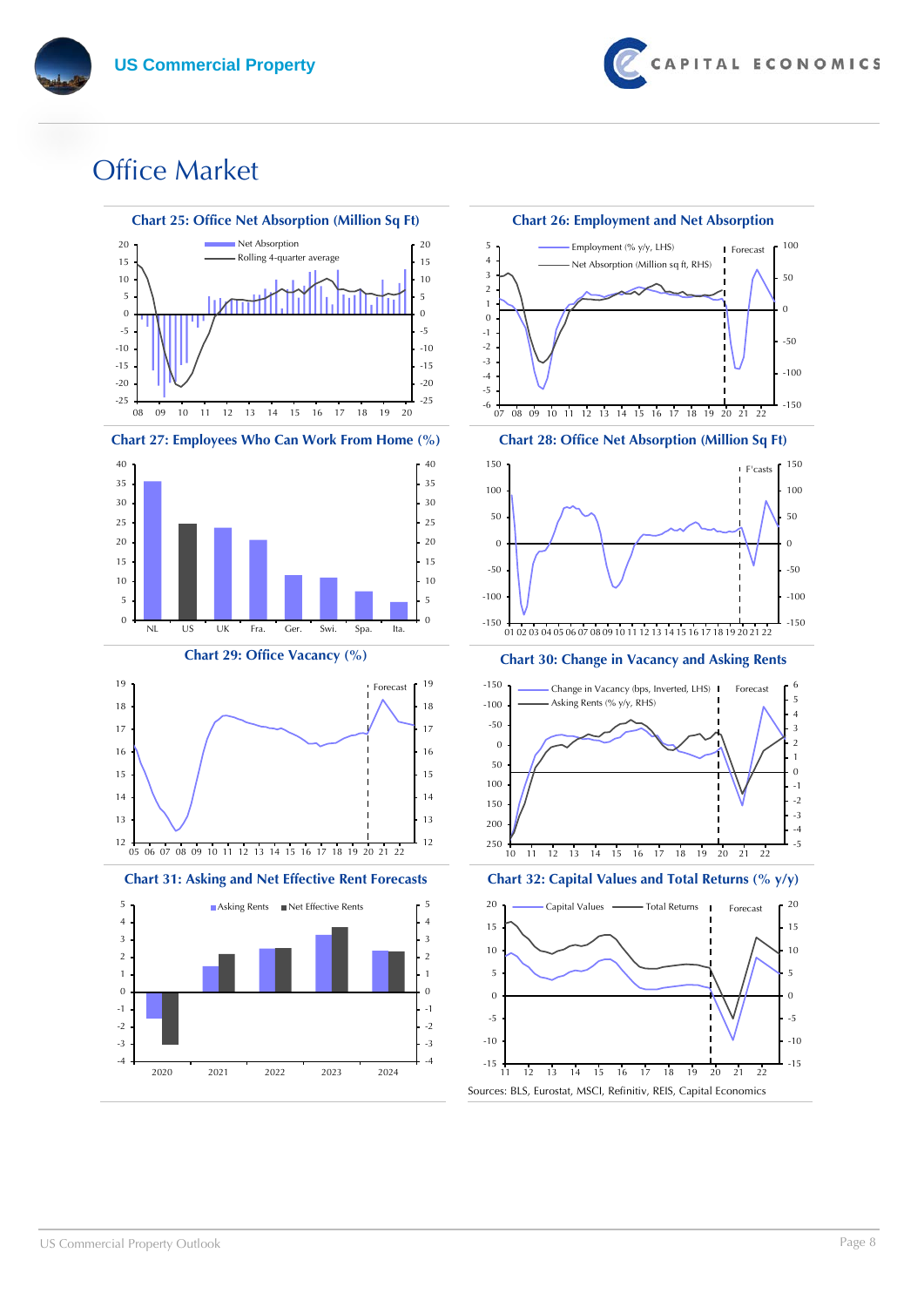## Retail Market

- *The economic effects of the coronavirus will push the retail sector into recession this year. We expect falling revenues for many retailers to lead to rises in vacancy. And for those retailers who stay afloat, many will need support via reduced rental terms, meaning that quoted rents will have to fall. While there may be an upturn in 2021, there could be some parts of the sector that take longer to recover.*
- For a sector that was already under pressure, the spread of the COVID-19 virus is going to exacerbate the challenges faced by retailers. We had already expected vacancy to rise a little this year as more retailers struggled in the face of weak physical store sales growth. But the outlook now is far bleaker. (See Chart 33.)
- For a start, we would expect to see a notable rise in the proportion of retail spending being conducted online – a figure that was already growing rapidly. (See Chart 34.) Those retailers with either no online offering or poorly configured websites stand to lose market share to those who have easily-navigated websites, as well as online-only retailers. At the very least, footfall will reduce in the short-term, making many more stores unprofitable.
- Furthermore, sales of discretionary items will plummet both in-store and online as consumer confidence wanes. (See Chart 35.) Major purchases will be pushed back. And expenditure on dining out and other leisure expenditure will fall dramatically too. For example, cinema ticket sales were down by 70% y/y in the seven days to  $19<sup>th</sup>$  March. (See Chart 36.) Supermarkets and convenience stores are likely to be a relatively bright spot.
- On top of the hit to domestic spending, there will be a significant short-term reduction in tourist spending. This will have the greatest effect on high streets in the major cities, but

there is likely to also be an impact on outlet malls.

- This comes at an already-tough time for retailers, reflected in absorption numbers that have been softening since mid-2015 as retailers have struggled for profitability. (See Chart 37.) Admittedly there was a small rebound in 2019 after 2018 saw a net zero absorption, but that resurgence came to an end in Q4 2019, when absorption turned marginally negative again.
- The poor outlook for physical store retail sales means that net absorption is likely to face a renewed hit this year. Without additional funding support, there are likely to be more retailers going bankrupt given the likely drop in sales volumes. Indeed, although our base case doesn't look like the 2007-10 period again, the direct hit to the retail sector could see absorption falling by a similar amount. We have pencilled in a 1% reduction in occupancy this year.
- One small mercy for the retail market is that new completions are likely to drop back as work stops on new schemes for a number of months. But that won't stop vacancy rising by a full percentage point. As a result of all this, we are predicting a 2% fall in asking rents this year, which could see net effective rents fall by a full 4% y/y. (See Chart 38.) Operators of regional and super-regional malls are likely to see even bigger declines in rents. We expect a partial recovery next year, but with the sector facing structural headwinds, this will be subdued.
- This poor rental outlook, along with our expectations that yields will rise sharply, means that retail capital values will fall this year before rebounding in 2021. (See Chart 39.) Despite the bounce next year, the structural decline of the sector means that total returns will average just 3.5% p.a. over both a three-year and five-year period. (See Chart 40.)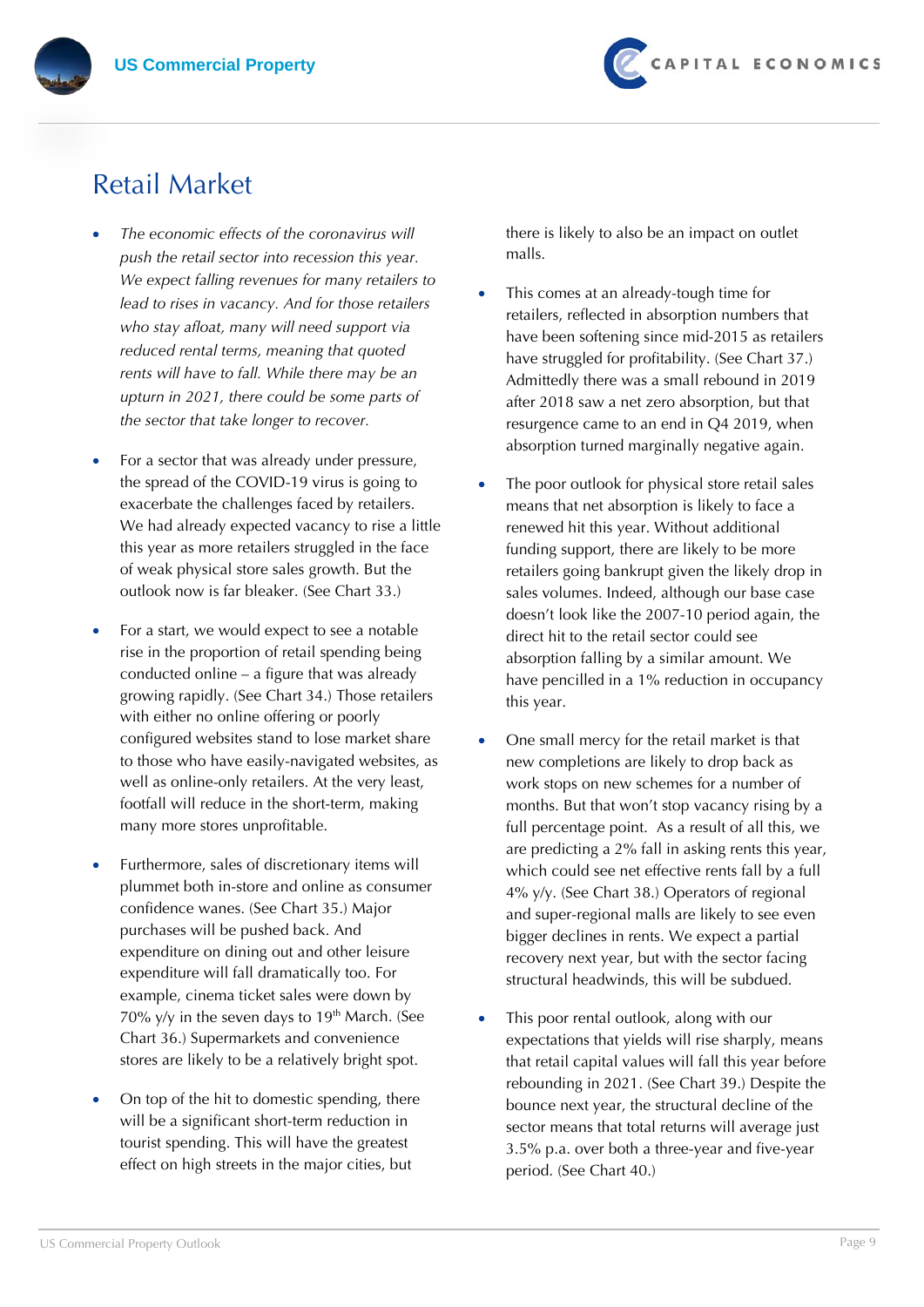

## Retail Market

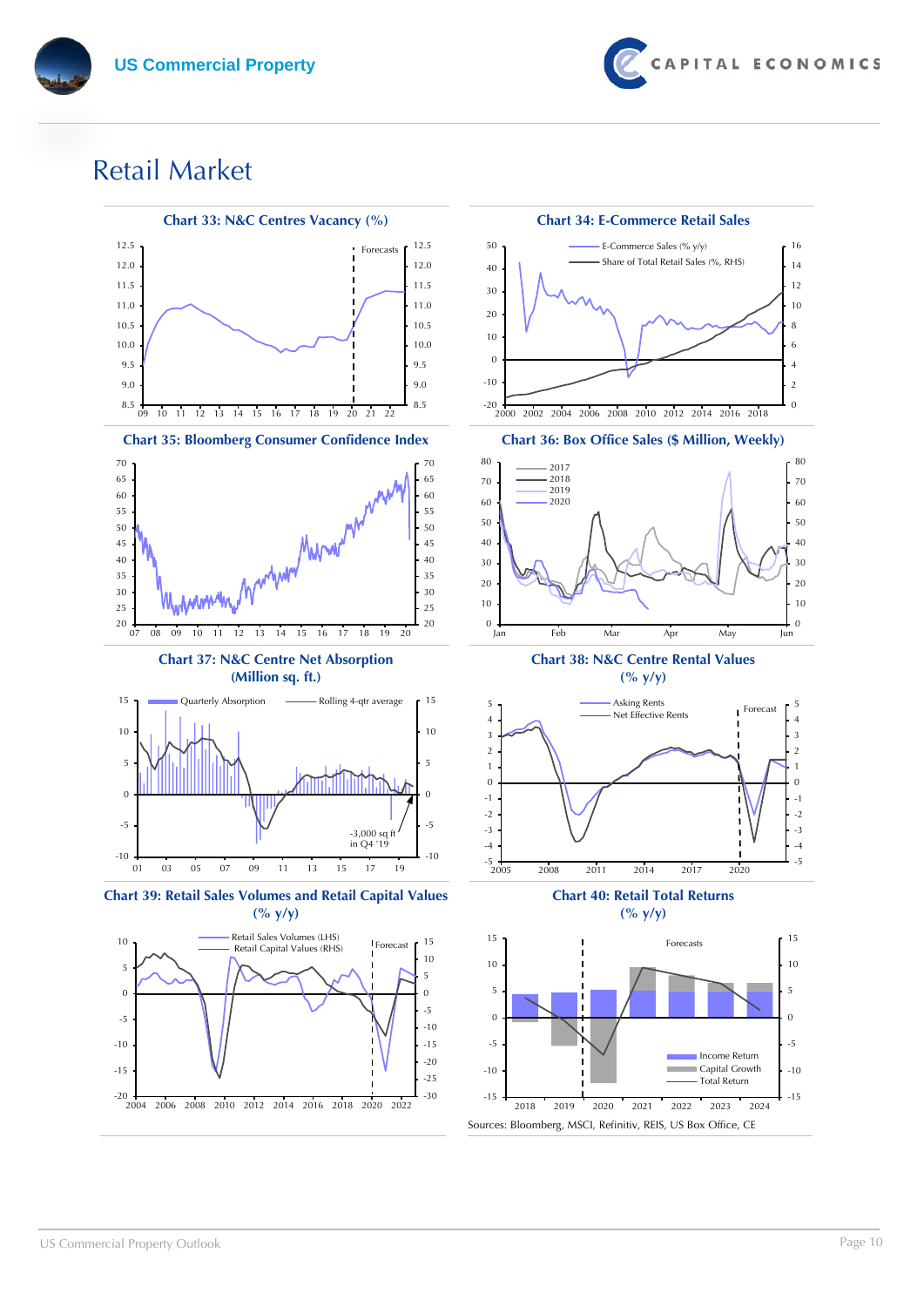#### Industrial Market

- *Increased demand for home delivery and requirements for more logistics capacity in some retail sectors is likely to partially offset a wider slowdown in take-up. Nevertheless, we have downgraded our rental growth expectations for this year, from 1.7% to 0.5%. With rents still growing and industrial property seeing the smallest yield rises, it will be the only sector that enjoys positive total returns this year, albeit at just 1%. A bounce-back in demand and rental growth in 2021 should push returns close to 15% next year on the back of renewed yield declines, leaving the industrial sector as the relative bright spot over the next two years.*
- We had previously laid out *the case* for industrial producing the strongest performance of the four sectors this year. Clearly, the major change to the economic backdrop will have a significant effect on returns across all sectors. But we still expect the industrial sector to see the best performance this year as we see occupier demand holding up relatively well.
- Of course, firms are likely to defer major expansion or rationalisation plans in the current climate, meaning that absorption is likely to slow. (See Chart 41.) On top of this, the slowdown in demand for some retail goods will depress take-up of new space by many affected retailers. And, for any retailers that go bust, it's likely that their warehousing space will be returned to landlords, pushing up vacancy.
- However, with sales slowing, warehousing space could become even more vital for some retailers, particularly if they have to close their (more expensive) stores. What's more, there are already signs that some retailers are seeing an increase in demand for their wares. (See Chart 42.) Supermarkets are perhaps the most obvious example. But, sellers of home gym equipment, computing hardware and games consoles are also benefiting. Online garden furniture retailers could also profit over the coming months.
- Amazon is likely to be one of the key beneficiaries, as it offers a wide range of goods, simple checkout and fast delivery. Indeed, Amazon has been amongst a handful of retailers announcing new hiring and has seen its stock price outperform over the last few weeks. (See Chart 43.)
- It's likely that the shutdowns will also reduce construction activity too, which will prevent vacancy from rising too sharply. Nevertheless, we expect overall vacancy to rise from just under 10% at the end of 2019 to 11%-11.5% by the end of this year. (See Chart 44.) Thereafter, it is likely to drift lower.
- With vacancy set to rise this year, rental growth will slow. However, unlike the other sectors, we aren't expecting industrial asking rents to see an outright decline on an annual basis this year. (See Chart 45.) This differs from net effective rents, which we expect to face a small fall this year as landlords are forced to offer more concessions. (See Chart 46.)
- In line with our predictions that industrial yields will see the smallest rise this year and that headline asking rents will stabilise rather than fall, the outlook for capital values is not as negative as in the other sectors. Nevertheless, we still have capital values falling by 3.5% this year. But as yields fall back in 2021 and rental growth resumes, we see capital growth bouncing back to 10% next year. (See Chart 47.)
- This would see total returns stay positive this year at around 1%, rising to nearly 15% in 2021. This would support the industrial sector outperforming the other three sectors over the next three years. (See Chart 48.) However, our forecasts for 2023-24 point to weaker performance for the sector as interest rates rise.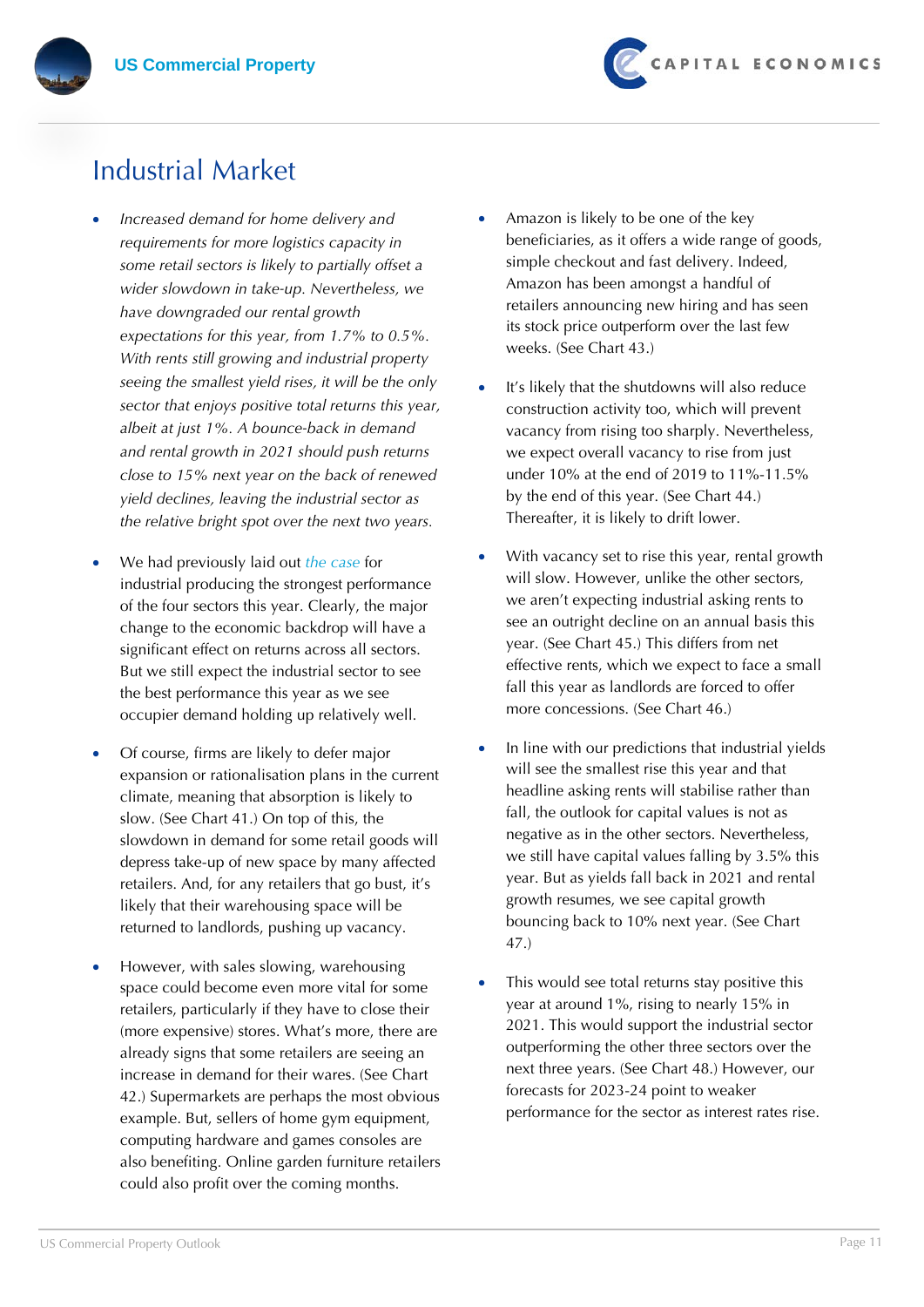## Industrial Market



**Chart 43: Amazon Share Price Outperformance (100=Peak)**









**Chart 44: Distribution Warehousing Vacancy**



**Chart 46: Distribution Warehouse Asking and Net Effective Rents**



**Chart 47: MSCI Investment Measures Chart 48: Total Returns by Sector (% p.a., 2020-22)**

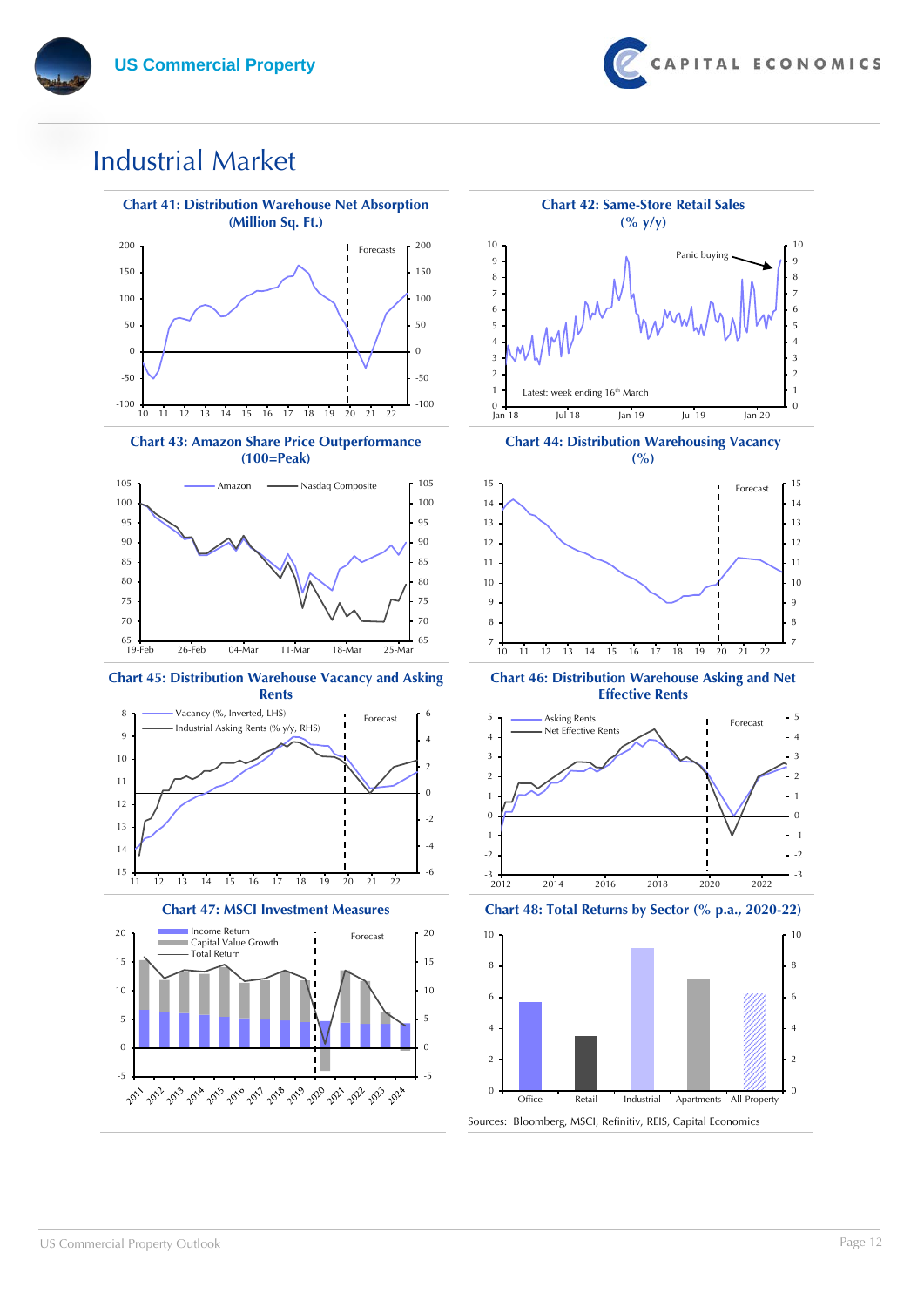

#### Apartment Market

- *The disruption caused by the coronavirus will hit apartment search activity, and even with developers holding back completed units from the market, new absorption rates are set to hit record lows. But with households unable to move, overall vacancy rates will see a more modest rise. Assuming the virus is brought under control, vacancy will fall back over the second half of the year. This will drive a small fall in rents. When combined with our expectations for yield rises, this will cause capital values to fall by around 10% this year.*
- Favourable weather conditions put apartment starts on a strong footing at the turn of the year. While volatile, the 619,000 annualised units started in January was the highest since July 1986. But disruption to supply chains and workers staying at home due to the coronavirus mean starts are set for a sharp slowdown in the second quarter. We anticipate a drop to 225,000 annualised, and then a recovery to 320,000 annualised by end-2021. (See Chart 49.)
- Strong starts of rental properties over the past couple of years had implied a large number of new units would enter the market in 2020. (See Chart 50.) But we expect that developers will hold units off the market until most of the disruption from the coronavirus has passed.
- Indeed, stay-at-home orders will prevent Americans from seeking out a new apartment, and the spike in unemployment will hit household formation. We therefore expect a sharp decline in the three-month absorption rate for new units, to 40% in the second quarter, a record low. (See Chart 51.)
- But a short-term collapse in turnover will have less of an impact on overall vacancy rates. After all, existing tenants will have difficulty seeking out a new apartment or buying a home. That

said, there will be some tenants at the end of leases who will take the opportunity to move in with friends and family while the outbreak plays out. We therefore anticipate a rise in the apartment vacancy rate to 5.5% in the second quarter. (See Chart 52.) It will then trend down, but longer-term damage to income and savings will keep it above its end-2019 rate of 4.7% over the next two years.

- The collapse in GDP in the second quarter means there will be some decline in rents. (See Chart 53.) Landlords will not be able to push through a rent hike while the economy is shut down. And, even once activity starts to get back to normal, it will take time for incomes to recover, particularly as rents are already at a record high in comparison to earnings. (See Chart 54.) Rent arrears are also set to rise, although the boost to unemployment insurance and the checks sent to most households should help soften the impact.
- That said, the anticipated short-lived nature of the crisis suggests the hit to rental growth will be smaller than that seen during the financial crisis. We expect annual effective rental growth will bottom out at around -1% y/y in the third quarter, and then see a recovery to 2% y/y by end-2021. (See Chart 55.)
- A rise in yields from 4.1% in the final quarter of 2019 to 4.5% by year-end means capital value growth will turn negative. We expect values to drop by around 10% this year. That will push total returns down to -6%. (See Chart 56.) Much of that drop will then be reversed over the next couple of years, with capital value growth reaching around 9% by the end of 2021, pushing total returns up to 13.5%. And over the five-year forecast horizon, we expect apartments to produce the second-best returns, after industrial.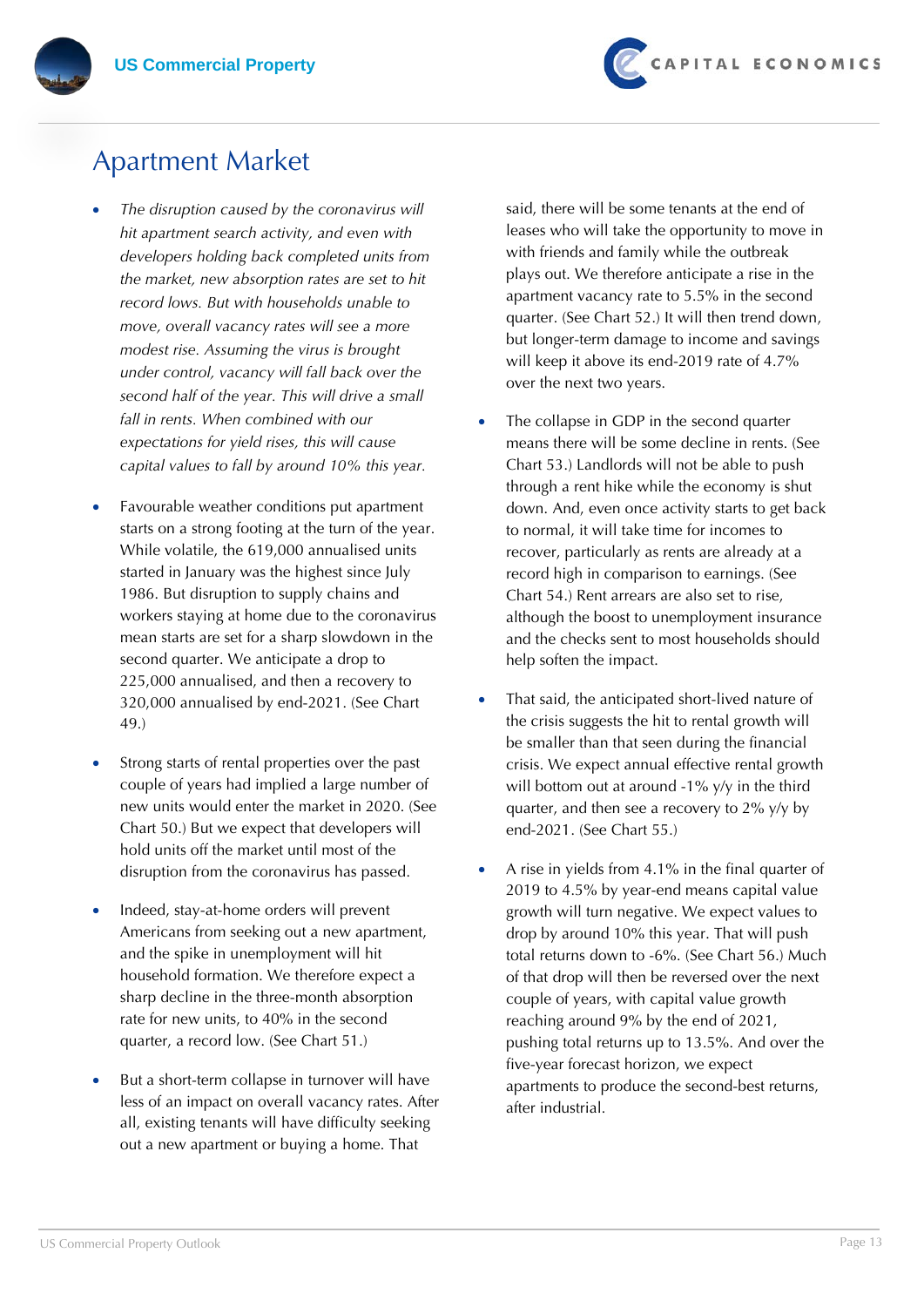

#### Apartments Market



**Chart 51: Three-Month Absorption Rate (S. Adj., %) Chart 52: REIS Apartment Rental Vacancy Rate (%)**





**Chart 55: REIS Effective Rental Growth (% y/y) Chart 56: Apartment Returns Breakdown (%)**









**Chart 53: Real GDP & CPI Rental Growth (% y/y) Chart 54: Rent Share of Earn. (Index, 90-15 Avg. =100)**